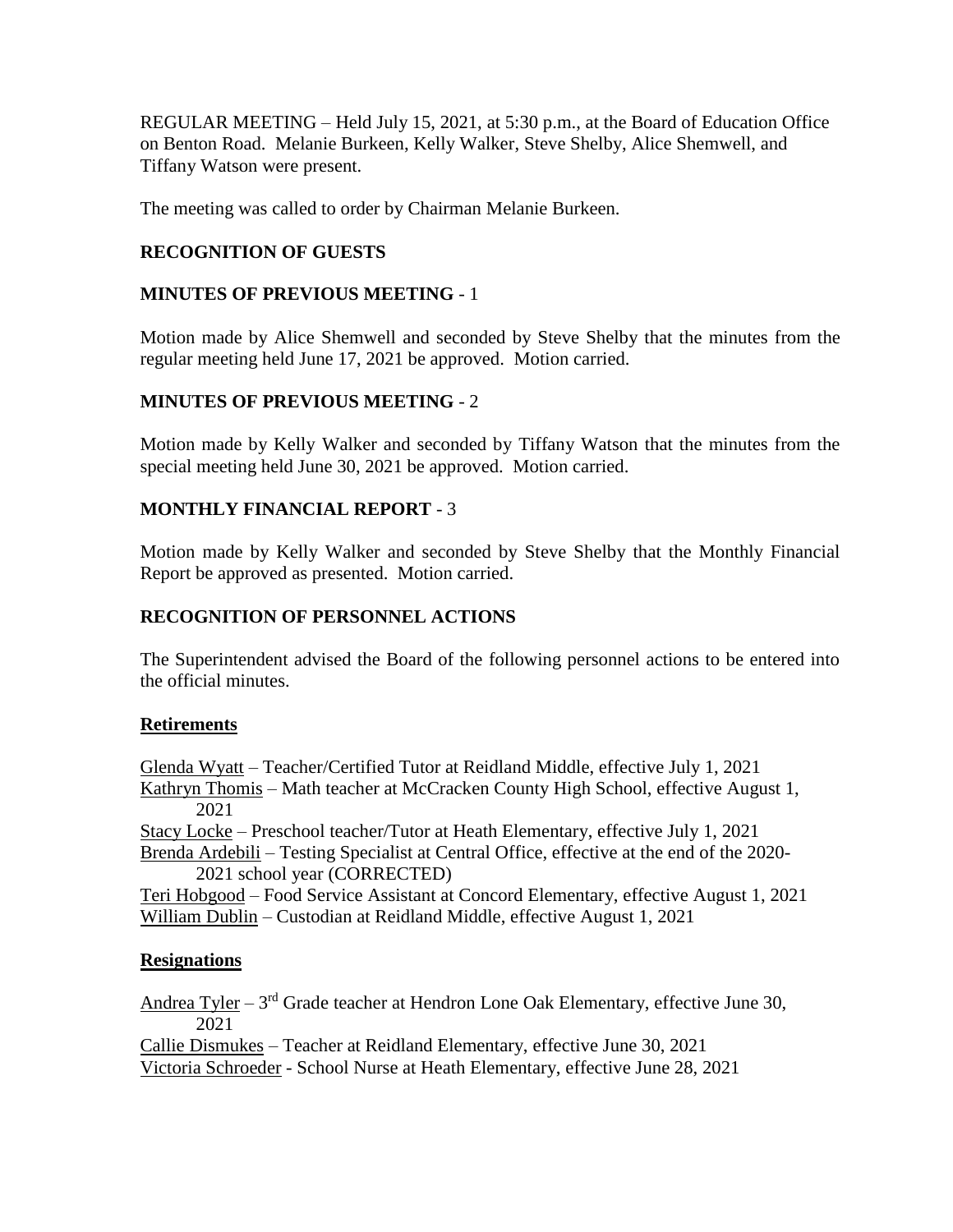### **Resignations contd**

- Rebecca Woodall 21<sup>st</sup> CCLC Site Coordinator at Reidland Elementary, effective June 28, 2021
- Jana Hobbs Food Service Assistant at McCracken County High School, effective June 14, 2021
- Tara Hite Yearbook Sponsor at Reidland Intermediate, effective June 28, 2021
- Donald Heath Yearbook Sponsor at McCracken County High School, effective June 24, 2021
- Lorie Fick Level 1 All Girls Head Cheerleading Coach/Level 3 All Girls Assistant Coach, effective July 1, 2021
- Chancie Coleman Districtwide  $7<sup>th</sup>$  Grade Middle School Head Volleyball Coach, effective June 4, 2021
- Craig Wallace  $-7$ <sup>th</sup> Grade Boys Basketball Coach at Lone Oak Middle, effective July 1, 2021
- Joe Michael Hart 7<sup>th</sup>/8<sup>th</sup> Grade Boys Basketball Coach at Heath Middle, effective June 15, 2021
- Edwin Ortez  $9<sup>th</sup>$  Grade Soccer Coach at McCracken County High School, effective June 21, 2021
- Tori East Fall and Spring Running Club Coach at Reidland Intermediate, effective July 1, 2021

## **Transfers**

Tim Bundren – From Assistant Principal (193 days) at Lone Oak Intermediate to Assistant Principal (200 days) at Lone Oak Intermediate, effective June 14, 2021 Michael Wentworth – From .5 School Resource Officer/.5 Law Enforcement teacher at McCracken County High School to full-time Law Enforcement teacher at McCracken County High School, effective June 29, 2021 Tori East – From Special Needs Instructional Assistant at Reidland Intermediate to Social Skills Enrichment (SSE) teacher at Lone Oak Intermediate, effective August 2, 2021 Kimberly Woods – From Bus Monitor to FMD Special Needs Instructional Assistant at McCracken County High School, effective August 2, 2021 Jenifer Burnett – From Preschool Instructional Assistant at Concord Elementary to Kindergarten Instructional Assistant at Concord Elementary, effective June 15, 2021 Aris Tomes – From YSC Secretary (186 days, full-time) at McCracken County High School/Lone Oak Intermediate to YSC Secretary (156 days, 8 hrs day, 4 days/week) at Lone Oak Intermediate/Lone Oak Middle, effective July 1, 2021 Glenda Miller – From Food Service Assistant (6 hr/day) at Concord Elementary to Food Service Assistant (7 hr/day) at Concord Elementary, effective June 30, 2021 Tammy Blackburn – From Food Service Assistant at Concord Elementary (6.5 hr/day) to Food Service Assistant (7 hr/day) at Concord Elementary, effective June 30, 2021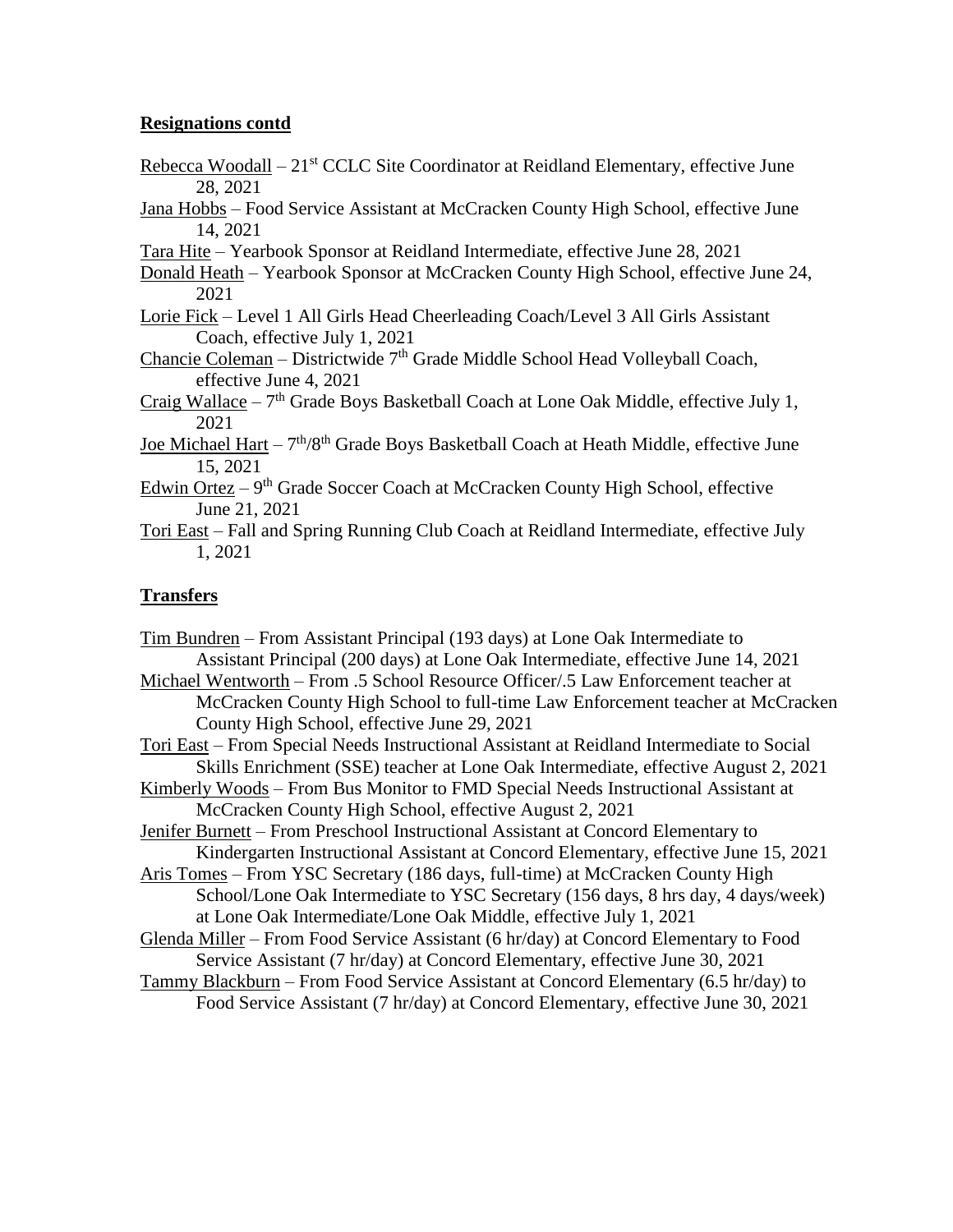### **Personnel cont'd**

#### **Rescissions**

- Jacklyn Tardy .5 Teacher/.5 Instructional Assistant at Lone Oak Elementary, effective June 10, 2021 for the 2021-2022 school year
- Justin Hayden- Teacher/Level 1 Assistant Baseball Coach at McCracken County High School, effective June 15, 2021 for the 2021-2022 school year
- Andres Diaz Itinerant Custodian at Lone Oak Middle/Hendron Lone Oak Elementary, effective June 4, 2021 for the 2021-2022 school year

#### **Appointments**

- Krista Adams Chemistry teacher at McCracken County High School, effective August 2, 2021 at a salary commensurate with the teacher salary schedule Jessica Holder – ELA teacher at Reidland Middle, effective August 2, 2021 at a salary commensurate with the teacher salary schedule Brooke Ellegood – Math teacher at Lone Oak Middle, effective August 2, 2021 at a salary commensurate with the teacher salary schedule Ellie Benson – Teacher at Reidland Elementary, effective August 2, 2021 at a salary commensurate with the teacher salary schedule Katherine Woodson – MIS – Moderate to Severe Disabilities teacher at Lone Oak Intermediate, effective August 2, 2021 at a salary commensurate with the teacher salary schedule Emily Olmeda –  $4<sup>th</sup>/5<sup>th</sup>$  Grade teacher at Reidland Intermediate, effective August 2, 2021 at a salary commensurate with the teacher salary schedule Anthony Woodruff – Art teacher at Reidland Intermediate/Reidland Middle, effective August 2, 2021 at a salary commensurate with the teacher salary schedule
- Teresa Grubbs English Language Arts teacher at Heath Middle, effective August 2, 2021 at a salary commensurate with the teacher salary schedule
- Mandi Lee Preschool teacher at Heath Elementary, effective August 2, 2021 at a salary commensurate with the teacher salary schedule
- Alicia Brophy Library Media Specialist at Reidland Elementary, effective August 2, 2021 at a salary commensurate with the teacher salary schedule
- Beth Gipson Account Clerk at the Central Office, effective July 6, 2021 at a salary commensurate with the account clerk salary schedule
- Melissa Heider Staff Support Secretary at the Central Office, effective June 14, 2021 at a salary commensurate with the staff support salary schedule
- Adia Mudd FMD/SSE Special Needs Instructional Assistant at Lone Oak Intermediate, effective August 2, 2021 at a salary commensurate with the instructional assistant salary schedule
- Sara Booher Special Needs Instructional Assistant at Heath Elementary, effective August 2, 2021 at a salary commensurate with the instructional assistant salary schedule
- Michele Randis RTI Instructional Assistant at Heath Elementary, effective August 2, 2021 at a salary commensurate with the instructional assistant salary schedule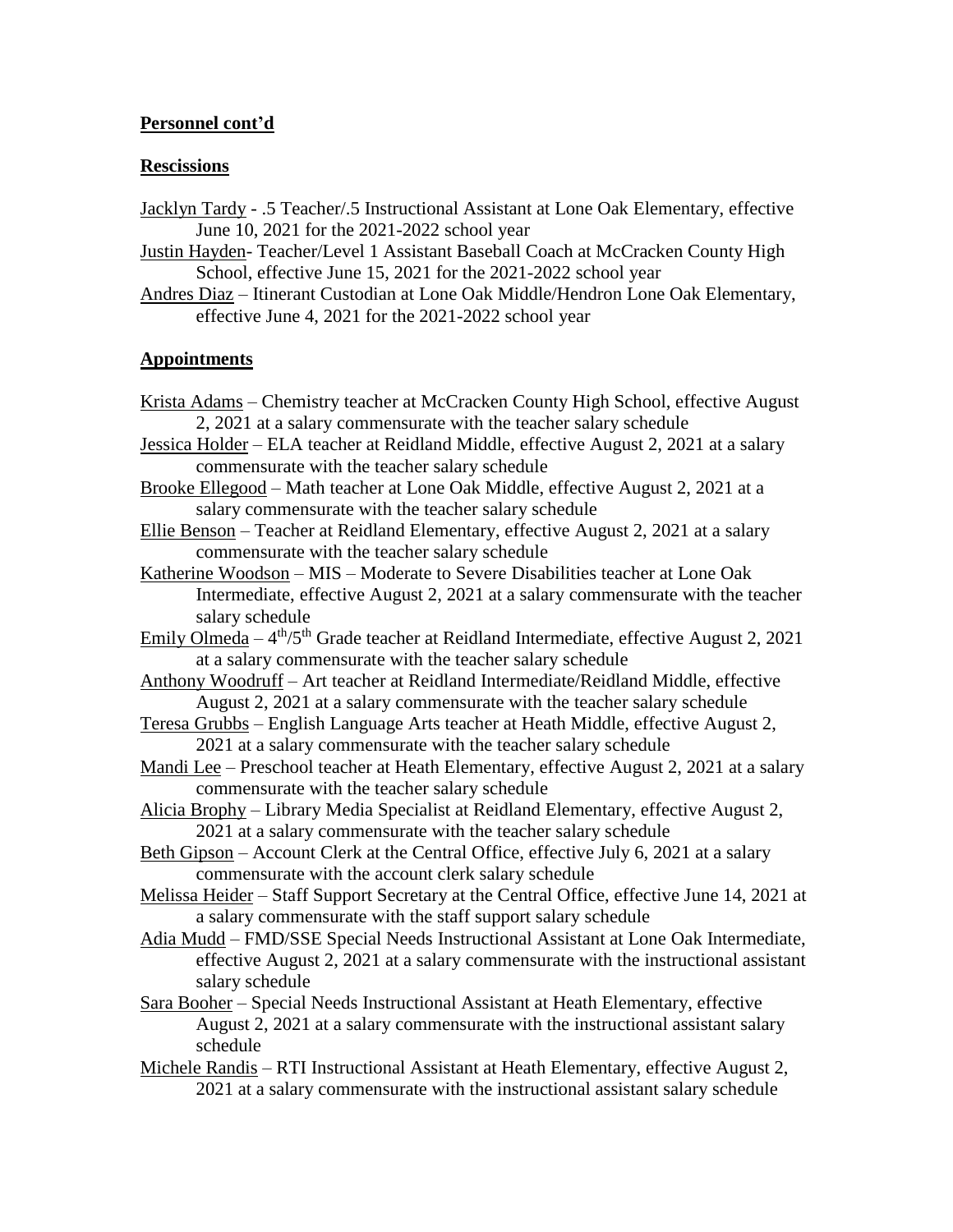### **Appointments cont'd**

- Karla Garcia Food Service Assistant at Lone Oak Middle, effective August 2, 2021 at a salary commensurate with the food service assistant salary schedule
- Genesis James Little Acorns Center Director (Summer) at Lone Oak Elementary, effective June 27, 2021 at a salary commensurate with the set rate for the position
- MaKalynn Green Little Acorns Center Assistant Director (Summer) at Lone Oak Elementary, effective June 27, 2021 at a salary commensurate with the set rate for the position
- Stephanie Carter Project Graduation Coordinator at McCracken County High School, effective June 11, 2021 at a salary commensurate with the increment salary schedule
- Michael Lane Girls Head Soccer Coach at McCracken County High School, effective June 10, 2021 at a salary commensurate with the increment salary schedule
- Rebecca Cassidy Junior Varsity Volleyball Coach at McCracken County High School, effective June 14, 2021 at a salary commensurate with the increment salary schedule
- Certified Tutors Sondra Walker, Caleb Stonecipher, Carly Eskridge (Lone Oak Intermediate); Alex Dycus, Amanda Diel, Dawn Evans, Savannah Fallis, Megan Bolin, Jacob Simmons, Courtney Brantley, Ashley Woodruff, Melissa Willoughby, Michael Wentworth, Samantha Heath, Katherine Allen, Kelsey Nance, Lauren Williams (MCHS); Shari Darnell (Reidland Elementary)
- Classified Tutors Abbygail Ellington (Lone Oak Intermediate); Celia McDowell, Mickie Rodgers (Reidland Elementary)
- Student Workers Carson Sullivan, Falicity Gainey, Madelyn Edwards, Hunter Carlisle, Kennedy Croft, Taylor Riddle (Reidland Elementary)
- Summer Student Workers Bailey Joyce, Trinlee Anderson, Connor Miller, Annalise Harned (MCHS)
- Summer Program Teachers Jennifer Brower, Judy Quinton, Tara Moore, Anne Marie Whitis, Andrea Keeling, Misty Collins, Emily Bremer, Alisa Duncan (Lone Oak Elementary)
- Summer Certified Tutors Anna Lewis (Concord Elementary); Glenda Wyatt, Caleb Bogaczyk, Anthony Rinella, William Meyers, Shawn Barber, Kelly Chiles Megan Sears, Matthew Rickman, Courtney Quimby, Jenna Roberts, Deanna McClure (Reidland Middle)

Summer Classified Tutor – Sarah Katz (Concord Elementary)

Summer Camp Pirates in Space Student Worker – Jade Courtney (Heath Elementary)

- Summer Camp Student Workers Keely Sulcer, Meah Nesler (Reidland Intermediate)
- Summer Little Acorns Child Care Workers Nathan Wilson, Danni Poat, Shelby Puryear (Lone Oak Elementary)
- Summer Adult Child Care Worker Jonathan Strachan (Concord Elementary)
- Substitute Food Service Assistants Caroline Wilcox, Raylynn Broaddus
- Substitute Teachers Keisha Hill, Alex Dycus, Adia Mudd, Caleb Stonecipher, Haley Rackley

# **ATTENDANCE REPORT**

The Attendance Report was presented.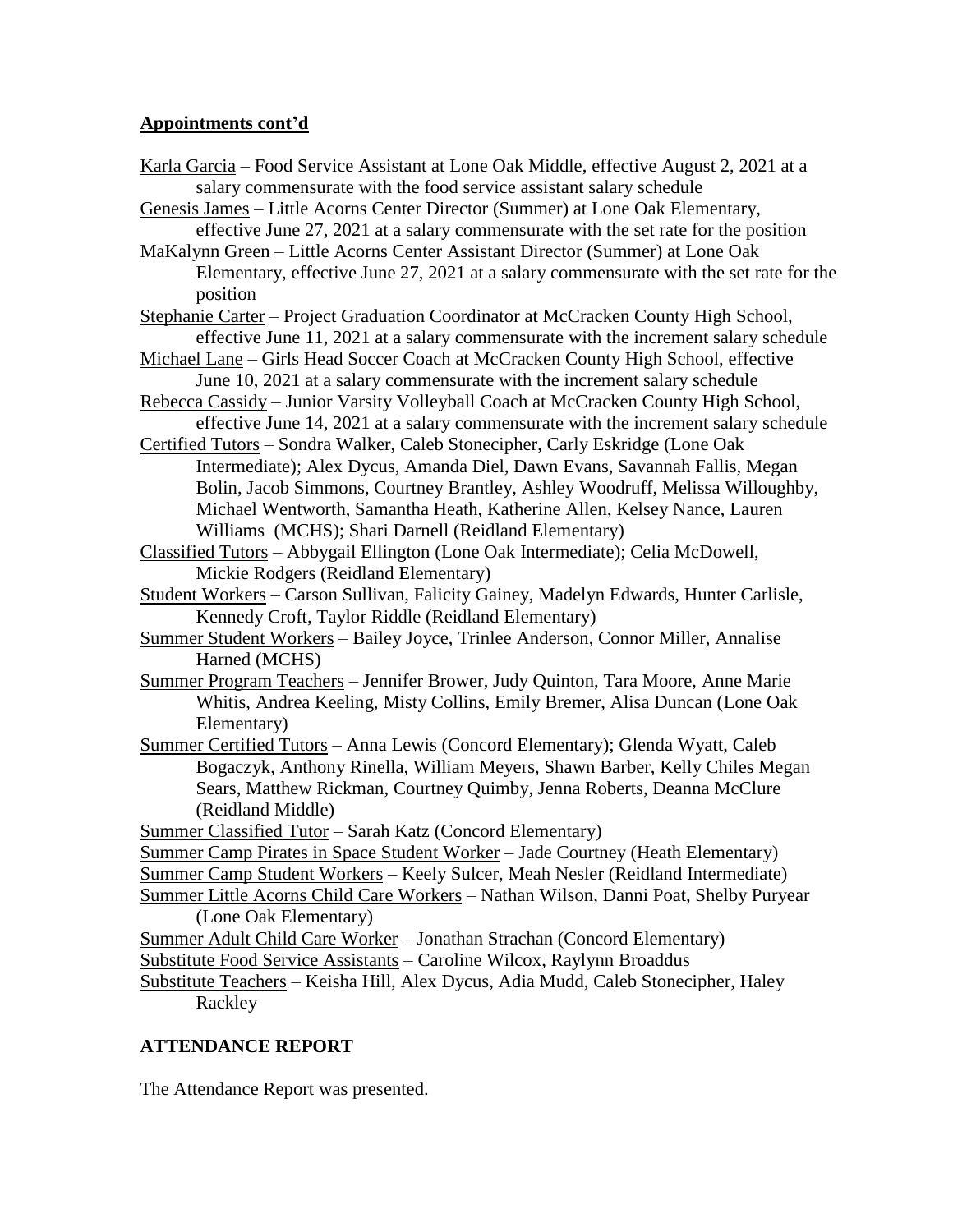#### **SUPERINTENDENT REPORT**

The Superintendent presented a report on district activities for the upcoming school year, and introduced Ricky Tabers of A&K Construction who gave a status update on the new Lone Oak Middle School.

### **BOARD OF EDUCATION REPORT**

No report was presented.

## **CONSENT AGENDA** - 4

Motion made by Steve Shelby and seconded by Tiffany Watson that items listed on the Consent Agenda be approved. Motion carried.

Approval of the Receipt of \$600,000 in GEER Grants on behalf of MCPS Family Resource **Centers** 

Approved the receipt of six (6) GEER grants of \$100,000 each to fund school-based counselor positions for two years.

Approval of the Receipt of a McKinney-Vento Homeless Grant in Partnership with Paducah Public Schools

Approved the receipt of a McKinney-Vento grant.

2021-2022 McCracken County Preschool Calendar

Approved the 2021-2022 McCracken County Preschool calendar, as presented.

Request for Permission to Solicit Bids for Security Cameras for District Schools

Approved soliciting bids for security cameras for schools across the district

Mustang Madness MOU

Approved the Mustang Madness 2022 Memorandum of Understanding.

Memorandum of Understanding with Kentucky Transportation Cabinet

Approved the Memorandum of Understanding with the Kentucky Transportation Cabinet to provide a Graduated Driver's Licensing program at McCracken County High School.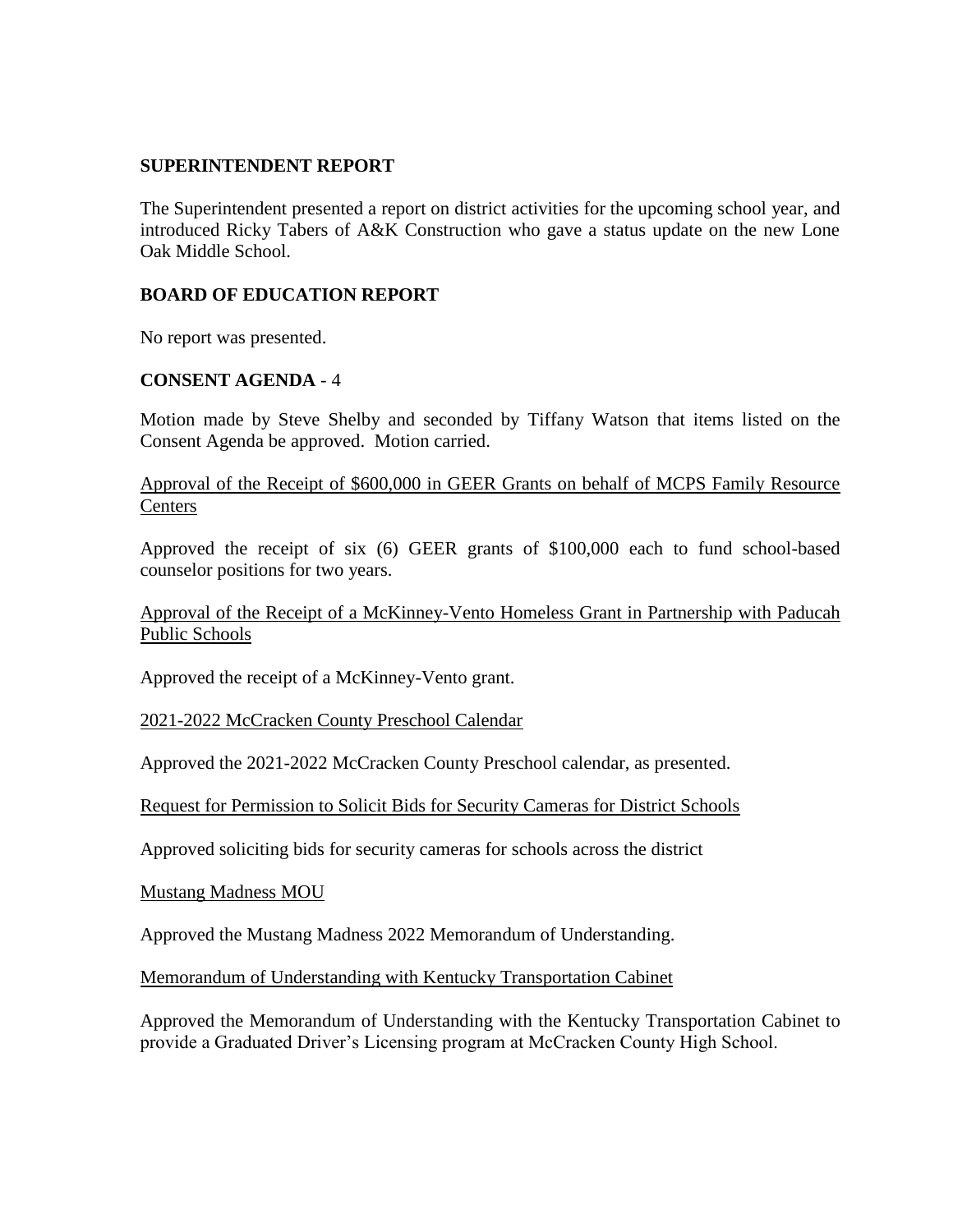## **Consent Agenda cont'd**

Approval of an Interagency Agreement between McCracken County Schools and Easter Seals of West Kentucky for Job Coaches to Participate in the Community Work Transition Program

Approved an Interagency Agreement between McCracken County Schools and Easter Seals of West Kentucky to provide job coaches for the Community Work Transition Program.

Contract with American Program Bureau, Inc.

Approved the contract with American Program Bureau, Inc.

Personal Service Contracts

Approved the Personal Service contracts, as presented.

McCracken County Board of Education Procedures Manual Update, 2021

Reviewed the revisions to the McCracken County Board of Education Procedures Manual.

Termination of Contract with Vanco Payment Solutions

Approved the termination of the contract with Vanco Payment Solutions, as presented.

Report of Donations to Schools

Approved the report of donations made to schools during the 2021-2022 school year.

McCracken County High School and Open Campus Candidates for Graduation 2021

Approved the year 2021 candidates for graduation, as presented.

Request for Use of District School Buses by Outside Agencies

Approved the request for use of district school buses by outside agencies, as presented.

McCracken County High School Athletic Contest(s) Contracts

Approved the contracts for various athletic events on behalf of McCracken County High School, as presented.

#### Job Description

Approved the job descriptions for the McKinney-Vento Homeless Liaison position and the School Based Mental Health Counselor position due to grant funding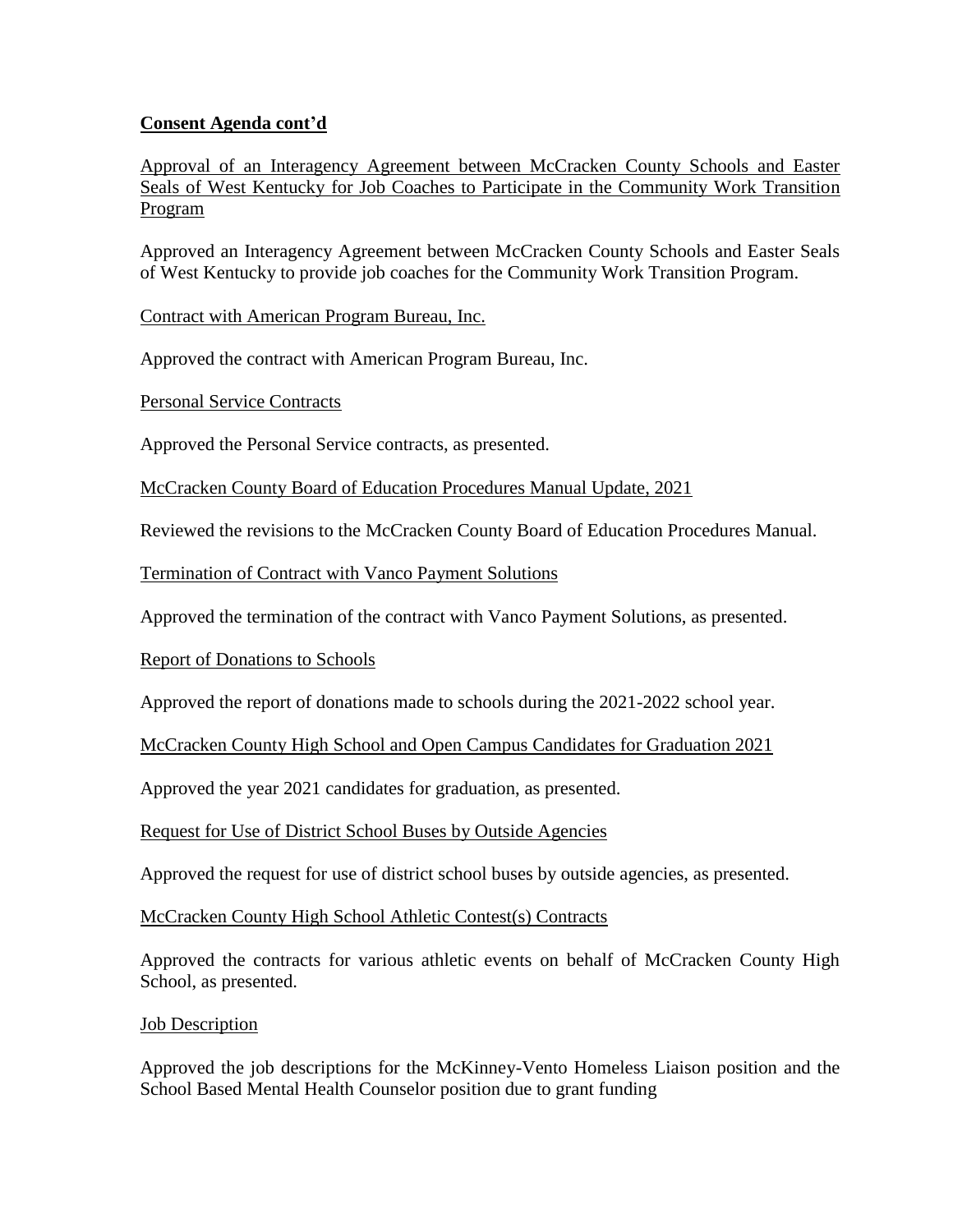### **Consent Agenda cont'd**

Revisions to the 2021-2022 Salary Schedule

Approved the revisions to the 2021-2022 salary schedule, as presented.

Superintendent and Treasurer Financial Report

Reported on the monthly expenses from the Superintendent's and Treasurer's budgets.

#### Educational Field Trips

Approved the educational field trips as listed.

| <b>SCHOOL</b>         | <b>ORGANIZATION</b> | <b>DESTINATION</b> | <b>DATES</b>  |
|-----------------------|---------------------|--------------------|---------------|
| <b>MCHS</b>           | Women's Soccer      | Lexington, KY      | $7/23 - 7/25$ |
| <b>PRIOR APPROVAL</b> |                     |                    |               |
| <b>SCHOOL</b>         | <b>ORGANIZATION</b> | <b>DESTINATION</b> | <b>DATES</b>  |
| <b>MCHS</b>           | Track & Field       | Lexington, KY      | $6/11 - 6/12$ |
| <b>MCHS</b>           | Softball            | Lexington, KY      | $6/11 - 6/12$ |
| <b>MCHS</b>           | <b>Baseball</b>     | Bowling Green, KY  | 6/12          |
| <b>MCHS</b>           | <b>Baseball</b>     | Lexington, KY      | $6/15 - 6/20$ |
| <b>MCHS</b>           | Band                | Louisville, KY     | 7/10          |

#### Schoolwide Fundraising Requests

Approved the schoolwide fundraising requests as listed.

| <b>SCHOOL</b> | <b>GROUP</b> | <b>PROJECT</b> | <b>DATES</b> |
|---------------|--------------|----------------|--------------|
|               |              |                |              |
| <b>MCHS</b>   | PTO          | Spirit Shop    | 8/2          |

Leave of Absence

Approved the following leaves of absence:

Patrick Noss – medical leave of absence, effective May 18, 2021 and extending through July 1, 2021 or until such time as he is released to return to work

Jessica Harned – maternity leave of absence, effective November 27, 2021 and extending for a period of eight weeks

Christa Cochran – maternity leave of absence, effective June 25, 2021 and extending through September 24, 2021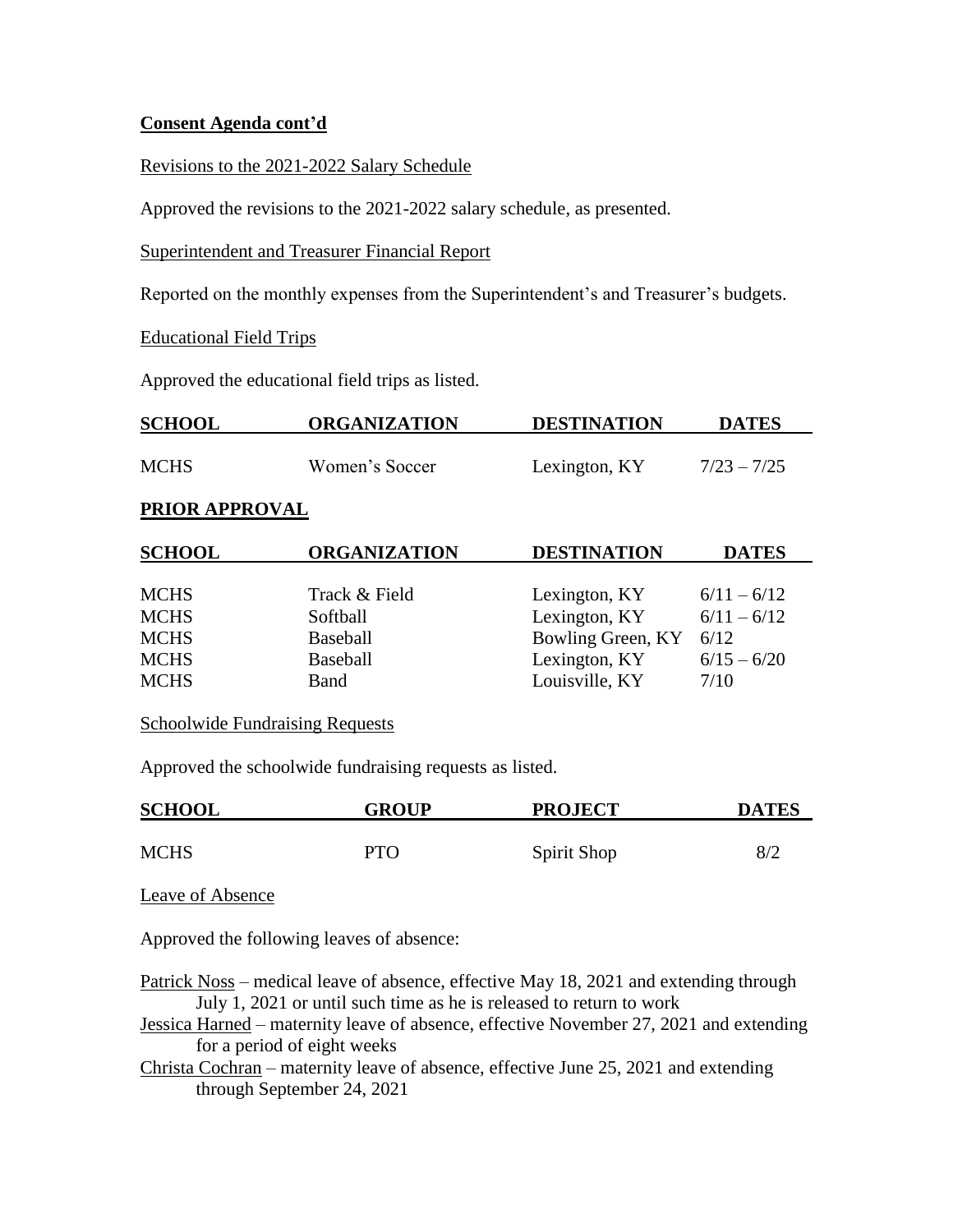### **Leave of Absence cont'd**

### **Pre-Approved Leave of Absence**

Regina Taylor – February 3 – 5, 2021; February 8, 2021; February 12, 2021 Chad Davidson – March 1 – 5, 2021; March 8, 2021 Kristen Tilford – February  $2-5$ , 2021; February  $8-12$ , 2021 Shauna Harris – February  $3 - 5$ , 2021; February  $8 - 12$ , 2021 Shantona Doublin – February  $22 - 26$ ,  $2021$ ; March  $1 - 3$ ,  $2021$ John Howard – January 26 – 29, 2021; February 1 – 2, 2021 Jenifer Burnett – January 19 – 22, 2021; January 25 – 28, 2021 Terry Wallace – January 19 -22, 2021; January 25 – 29, 2021; February 1 – 4, 2021 Andrew Weitlauf – January 7 – 8, 2021; January 11 – 15, 2021; January 18, 2021 Ashley Gray – January 4 – 8, 2021; January 11 – 15, 2021 Jana Hobbs – October 26 – 30, 2021 Lauren Holland – January 19 – 22, 2021; January 25 – 29, 2021; February  $1 - 5$ , 2021; February 8 – 10, 2021 Tammy Faulkner-Cornwell – January  $20 - 22$ ,  $2021$ ; January  $25 - 29$ ,  $2021$ ; February  $1 -$ 5, 2021 Jose Antonio Santos – January 28 – 29, 2021; February 1 – 5, 2021; February 8, 2021; February 10 – 11, 2021

### **McCRACKEN COUNTY BOARD OF EDUCATION POLICY MANUAL UPDATE, 2021** - 5

Motion made by Alice Shemwell and seconded by Kelly Walker to approve the updates to the Policy Manual, as presented. Motion carried.

## **REQUEST APPROVAL OF THE REVISED REIDLAND MIDDLE SCHOOL BAND/CHOIR ROOF REPLACEMENT BG-1 DOCUMENTS** - 6

Motion made by Kelly Walker and seconded by Alice Shemwell to approve the revised Reidland Middle School roof replacement BG-1 documents for submittal to the Division of Facilities Management. Motion carried

### **REQUEST FOR PERMISSION TO ENTER INTO A CONTRACT WITH MARCUM ENGINEERING FOR THE HEATH ELEMENTARY SCHOOL CHILLER REPLACEMENT PROJECT** - 7

Motion made by Steve Shelby and seconded by Tiffany Watson to approve entering into a contract with Marcum Engineering for the Heath Elementary School chiller replacement project. Motion carried.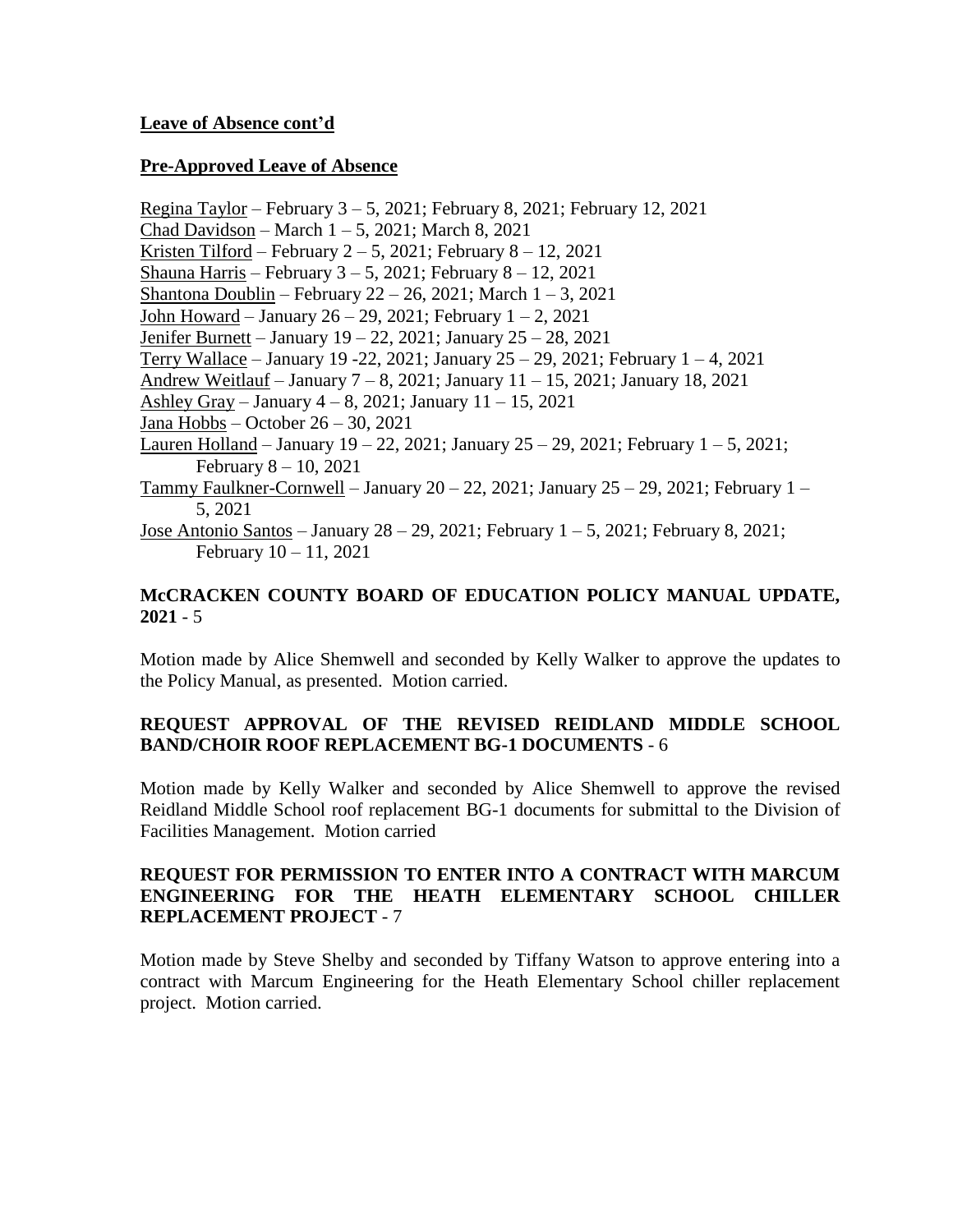### **REQUEST APPROVAL OF THE HEATH ELEMENTARY SCHOOL CHILLER REPLACEMENT BG-2 DOCUMENTS** - 8

Motion made by Kelly Walker and seconded by Steve Shelby to approve the Heath Elementary School chiller replacement BG-2 documents for submittal to the Division of Facilities Management. Motion carried.

### **REQUEST APPROVAL OF THE PROPOSED HEATH ELEMENTARY SCHOOL CHILLER REPLACEMENT BG-3 DOCUMENTS** - 9

Motion made by Steve Shelby and seconded by Tiffany Watson to approve the proposed Heath Elementary School chiller replacement BG-3 document for submittal to the Division of Facilities Management. Motion carried.

### **REQUEST APPROVE OF THE HEATH ELEMENTARY SCHOOL CHILLER REPLACEMENT CONSTRUCTION DOCUMENTS** - 10

Motion made by Alice Shemwell and seconded by Kelly Walker to approve the Heath Elementary School chiller replacement construction documents for submittal to the Division of Facilities Management. Motion carried.

## **REQUEST FOR PERMISSION TO ENTER INTO A CONTRACT WITH MARCUM ENGINEERING FOR THE HENDRON LONE OAK ELEMENTARY SCHOOL COOLING TOWER REPLACEMENT PROJECT** - 11

Motion made by Kelly Walker and seconded by Alice Shemwell to approve entering into a contract with Marcum Engineering for the Hendron Lone Oak Elementary School cooling tower replacement project. Motion carried.

## **REQUEST APPROVAL OF THE HENDRON LONE OAK ELEMENTARY SCHOOL COOLING TOWER REPLACEMENT BG-2 DOCUMENTS** - 12

Motion made by Steve Shelby and seconded by Alice Shemwell to approve the Hendron Lone Oak Elementary School cooling tower replacement BG-2 documents for submittal to the Division of Facilities Management. Motion carried.

### **REQUEST APPROVAL OF THE PROPOSED HENDRON LONE OAK ELEMENTARY SCHOOL COOLING TOWER REPLACEMENT BG-3 DOCUMENTS** - 13

Motion made by Kelly Walker and seconded by Steve Shelby to approve the proposed Hendron Lone Oak Elementary School cooling tower replacement BG-3 document for submittal to the Division of Facilities Management. Motion carried.